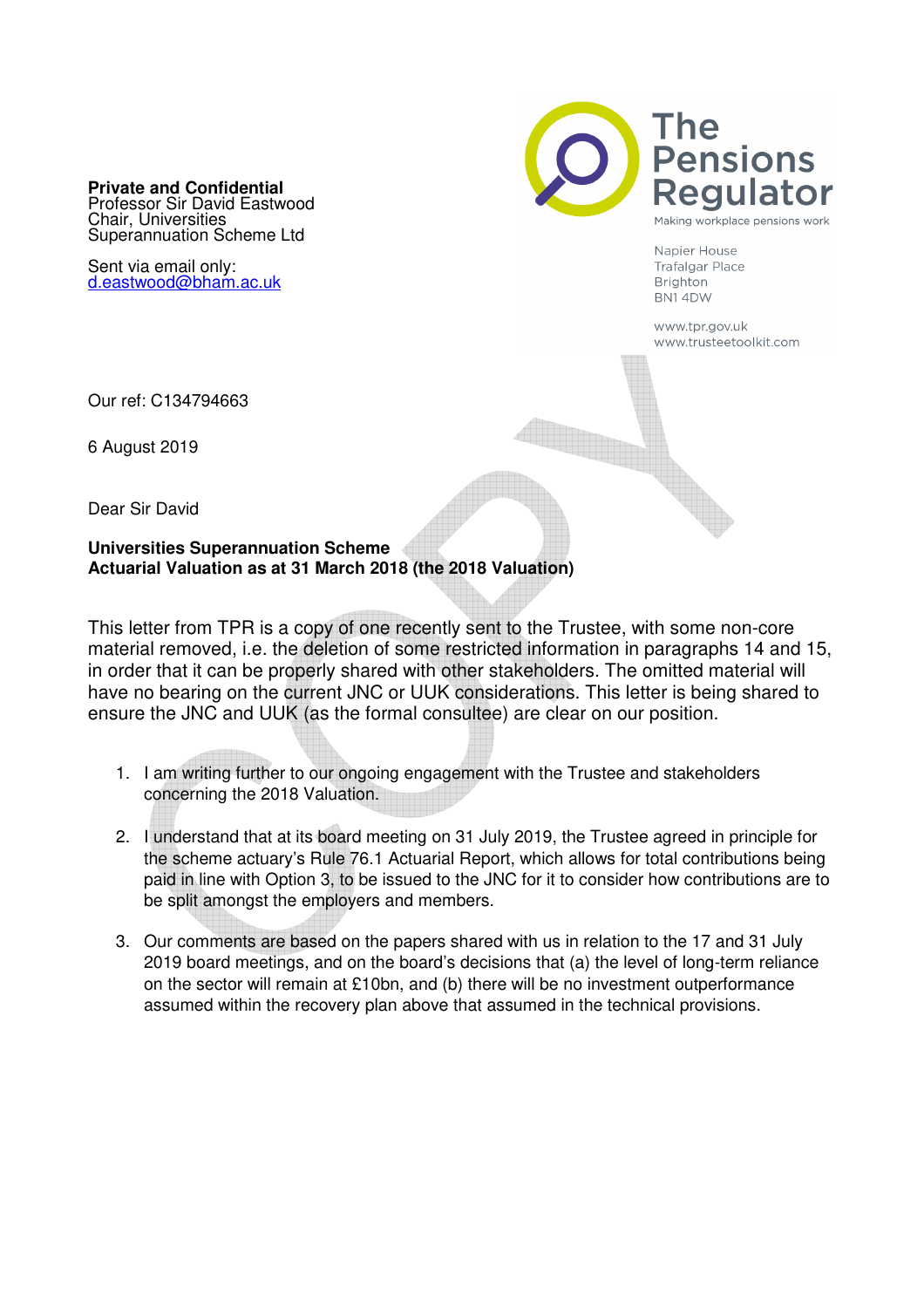## **Additional analysis undertaken**

4. Thank you for arranging for the outstanding analysis (as highlighted in my 26 June 2019 letter) to be completed and for engaging openly with us as the work progressed. This additional analysis is informative and has helped us finalise our views on the valuation proposal. We would expect this analysis to also assist the Trustee in its current decisionmaking and consider that it should be used in the Trustee's other engagements with stakeholders (see Bill Birdi's letter of 29 July 2019 to Jeremy Hill and Louise Howard and further below).

## **Covenant**

- 5. We view the future introduction of debt monitoring and pari passu security for the scheme for new secured debt as positive actions and we look forward to seeing the output of the working group. As this work relates to the 2018 Valuation, we expect it to be concluded within a relatively short timeframe.
- 6. We also note the recent approval of a time-limited rule change relating to "withdrawing institutions" designed to mitigate the risk of disaggregation in the short term. We understand that this has been approved pending further work on a more substantive review of participation arrangements which may lead to a different rule change. Please keep us informed as this work progresses.
- 7. The additional analysis on the prospects for the sector and the additional detail on the affordability of contributions have been useful in that they illustrate the sector's resilience and scope to afford additional contributions. We also note the acknowledgment from a cross section of employers of the breadth and scale of actions that would need to be taken in a range of downside scenarios. The employers' ability and willingness to fund additional contributions is a critical element of the 2018 Valuation. Notwithstanding the ongoing review by the Joint Expert Panel (JEP), employers should recognise and prepare for the 2021 step up in the contributions which will take effect if not superseded by the 2020 Valuation and which will provide an important backdrop for that valuation.
- 8. Our view of covenant remains "tending to strong" (CG2). This is on the basis of the size of the scheme and the volatility in the funding level, the repeated delays in stepping up contributions to address deficits, and the recovery plan being for a period of 10 years which is longer than we would expect to see for a scheme with a "strong" or "tending to strong" covenant. Furthermore, although positive steps have been taken, the risks of disaggregation, and of increasing debt levels in institutions, have not gone away.

## **Proposed 2018 Valuation approach on the basis of Option 3**

9. The approach for the 2018 Valuation's technical provisions (under both Option 1 and Option 3) is broadly consistent with that used for the 2017 Valuation, and as such it remains at the limit of what we consider to be compliant with legislative requirements for prudence. Considerable risks remain over both the long and short term, as highlighted by the recent risk analysis and it is not currently clear that agreement on the actions (and scale of actions) that might need to be taken would be forthcoming.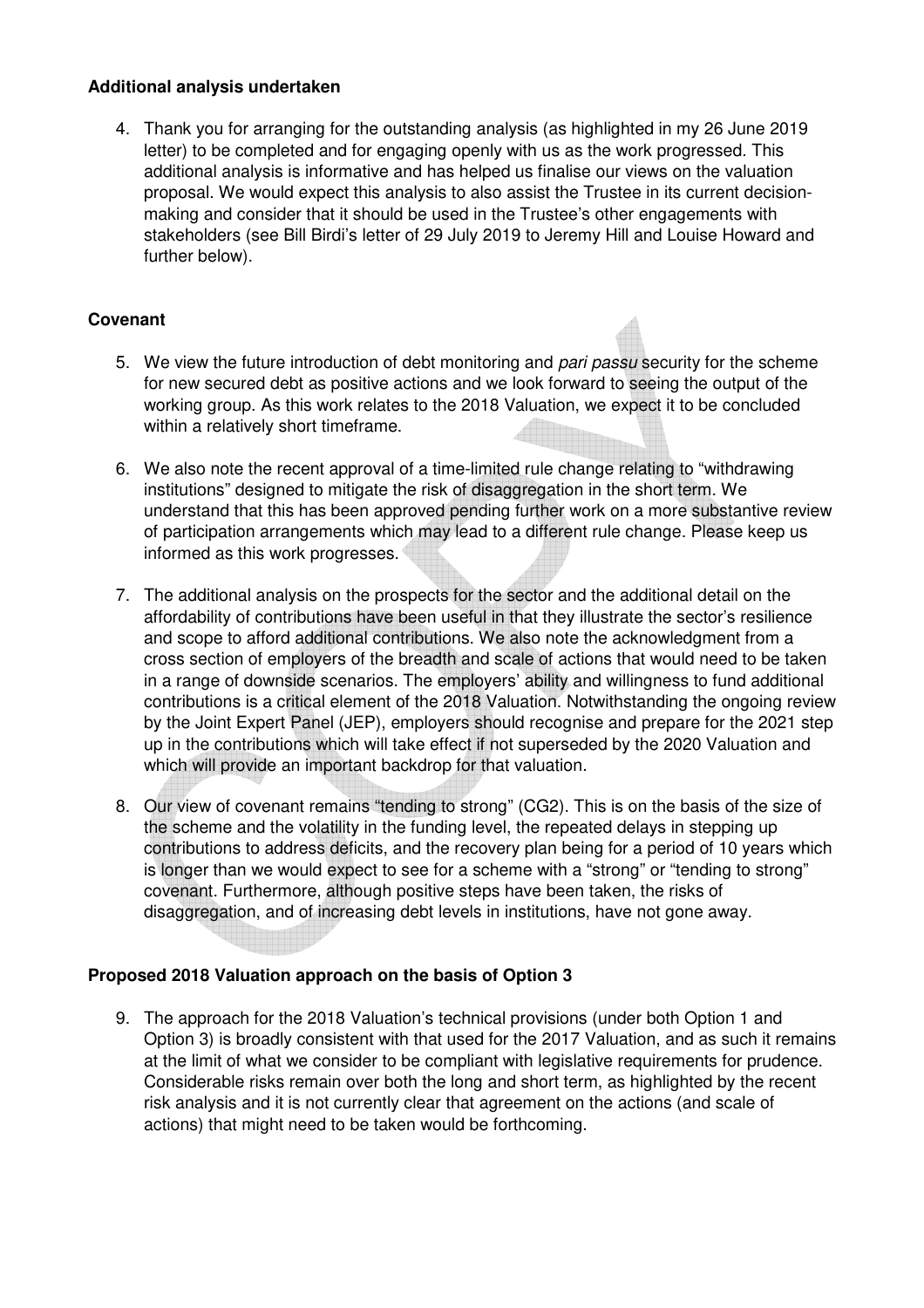- 10. We note that significantly more cash would be received into the scheme in the short term under Option 1 than under Option 3. We also note that the contributions due under Option 1 would be significantly lower than the contributions due under the current schedule of contributions - which we understand have already been budgeted for by the employers. The ability and willingness to pay cash into the pension scheme are key characteristics we would expect an employer with a strong covenant to demonstrate. We believe that the Option 1 outcome would be more consistent with the "strong" covenant rating that the Trustee assumes is appropriate and are disappointed that the opportunity to obtain a meaningful level of additional cash payments into the scheme, in the short term, has not been taken.
- 11. We recognise, however, that at present Option 1 is not being considered by the Trustee and employers and we do take comfort from PwC's analysis that confirms that the majority of the employers are both able and willing to meet the contributions for the duration of the Option 3 recovery plan. The remainder of our comments on the valuation relate to Option 3.
- 12. We recognise that the proposed recovery plan is shorter than that put in place following the 2017 Valuation and that there is now no allowance for additional investment outperformance relative to the technical provision assumptions. However, at 10 years, the recovery plan length remains longer than we generally deem appropriate for, or consistent with, a "strong" or indeed a "tending to strong" covenant.
- 13. The analysis provided illustrates the scale of the risks associated with the funding approach. For instance, the analysis shows that there is a 5% chance that three years after the valuation date the total contribution rate could increase to 55% of salaries, and a 22% chance of an increase to above 40% of salaries. Of course, many assumptions underlie such projections but the overall message is clear – the risk of some very serious downside scenarios arising over relatively short periods of time is not insignificant. The Trustee and other stakeholders must actively monitor and manage this risk and, for example, should develop and document what their likely response (e.g. assets sales, capex delays, benefit changes, implement strategic change(s), etc) would be to such downside scenarios arising.
- 14. [Deleted]
- 15. [Deleted]

# **2020 Valuation and beyond**

- 16. We understand that the JEP is expecting to publish its second report in September 2019 and the output from this review (which will involve a review of the valuation process and governance and the long-term sustainability of the scheme) will be used to inform the next actuarial valuation at 31 March 2020. We also understand that the employers have been cognisant of the JEP review and the proposed 2020 Valuation in agreeing that total contributions will be paid to the scheme in line with Option 3 for the 2018 Valuation. However, our feedback in this letter on Option 3 is predicated on the assumption that the step-up in contributions in October 2021 will take place and the employers have budgeted to meet them.
- 17. We look forward to continuing our engagement with the JEP and the key stakeholders as the review and recommendations develop. However, we will expect any changes in approach proposed for the 2020 Valuation to be consistent with legislative requirements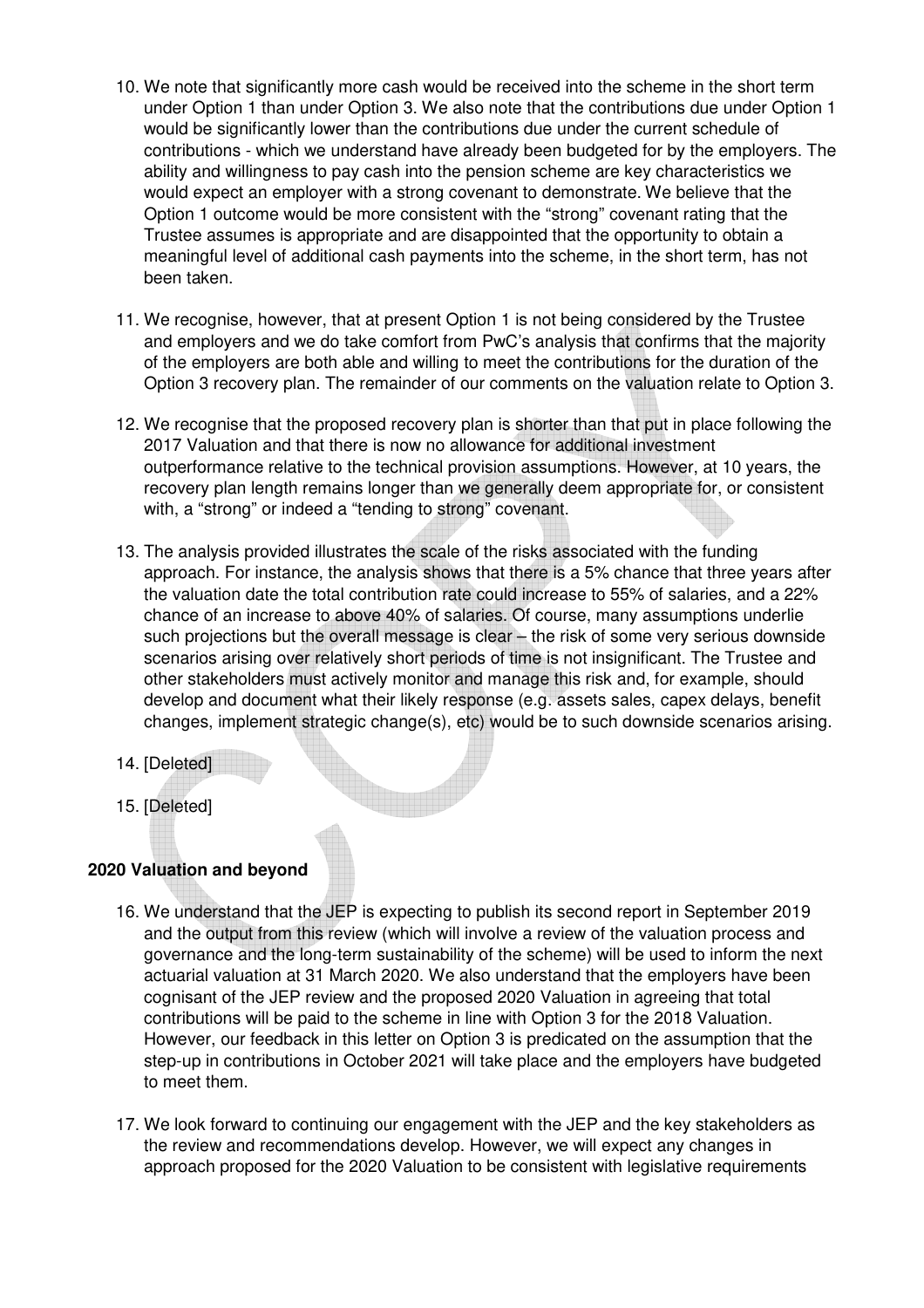and take account of the significant risks the scheme and employers face (as highlighted in the recent analysis).

- 18. In relation to these required features, we think it is important that there is clarity on the scheme's long-term funding target (LTFT), a concept that is expected to form the cornerstone of our revised DB funding code, which we expect to consult on later in the Autumn. The rationale for having a LTFT, together with a plan to reach it, is ultimately to ensure that there is a clear focus on protecting member benefits. The need for a LTFT does not fall away for schemes that are open to accrual since we consider that members in open schemes should have the same level of security on their accrued benefits as members in closed schemes. Ultimately the provision of future accruals should not compromise the security of accrued benefits.
- 19. We recognise that the current USS valuation methodology is constructed such that there is a long-term target level of funding based around the concept of a 20-year covenant reliance target. Implicit with this approach is a long-term investment target, a plan to reach this investment target and the need to ensure that the ongoing technical provisions are consistent with this direction of travel.
- 20. Although following the next JEP report there might be justifiable consideration of possible changes to the current methodology, we would not want to see removal of the focus on the long-term target. As such, we expect any changes to the 2020 Valuation approach to take account of the principles outlined above, and to consider the content of our DB funding code consultation once issued, with an overriding aim of being clear about how accrued member benefits will be protected.

# **Risk analysis and communication with the employers and other stakeholders**

- 21. The recent risk analysis work shows there is the possibility in several feasible downside scenarios for the contribution requirements to increase beyond levels that are likely to be sustainable for (many) employers and members.
- 22. The USS Executive has noted that "management actions" could and would be taken should these situations arise (or beforehand as appropriate). However, it is unclear how effective or timely some of these management actions might be, for instance whether individual employers would be able to follow through to the extent required following downside scenarios of varying levels of severity. We suggest that:
	- a. to improve the credibility of the "management actions" being an effective response, the Trustee encourages UUK to develop a framework agreement with employers that outlines a range of appropriate mitigations that employers would individually apply in a range of downside scenarios; and,
	- b. the Trustee gives consideration to developing its risk management framework to include the circumstances under which it would look to review or reduce the level of investment risk to limit the possibility or consequences of some of the downside risks.
- 23. Ultimately, the key levers available to the Trustee in severe downside scenarios appear to be increasing contribution rates and/or changing future benefit levels, the latter of which is not under the control of the Trustee. Given the effective reliance the Trustee places on these potential actions to address the impact of risks crystallising, we expect the Trustee to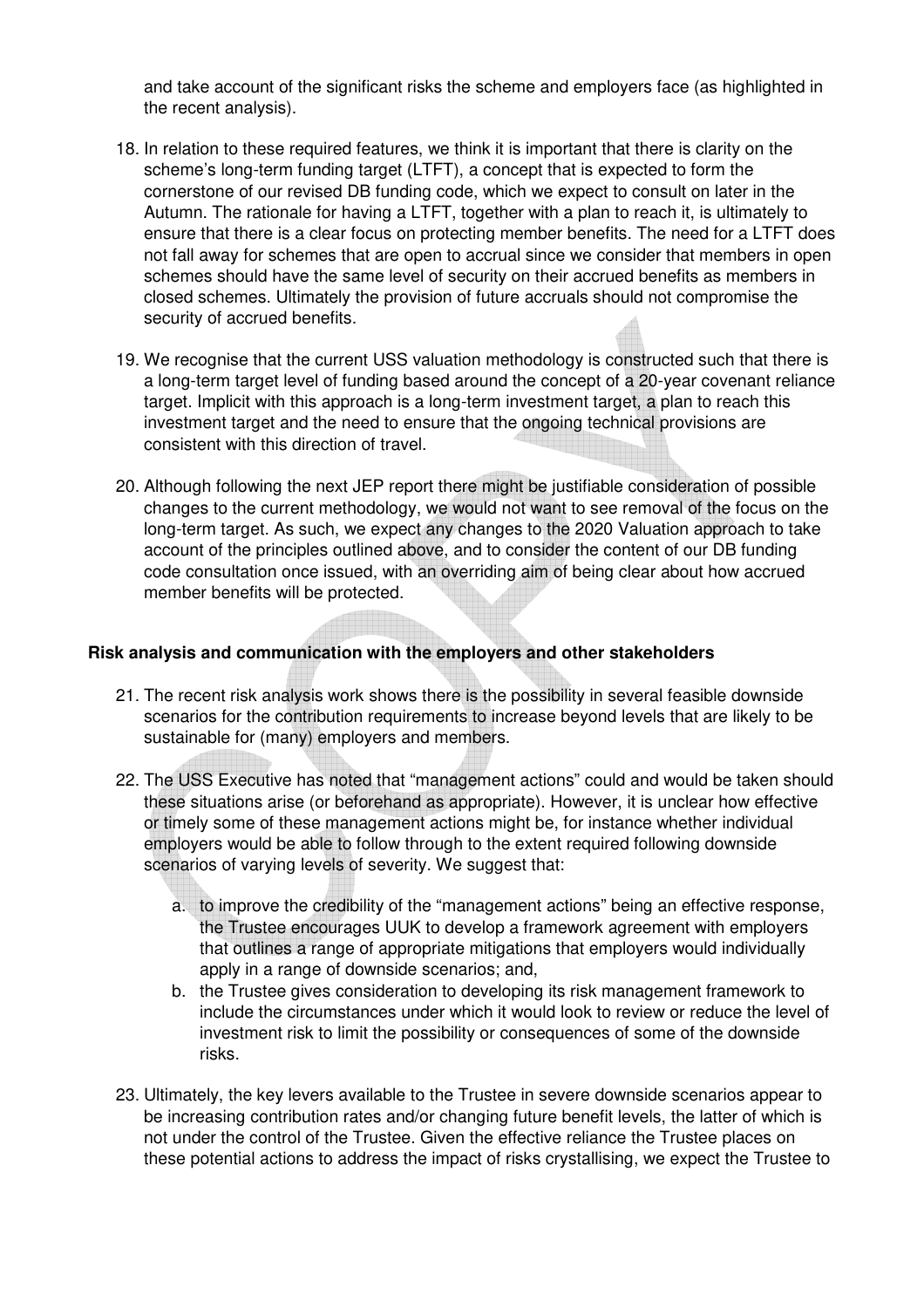give specific consideration to how it would likely react, and how it would expect other stakeholders to react, in a range of downside scenarios.

- 24. As other stakeholders have the key role in determining future benefit levels, it is important that those stakeholders (i.e. UUK and UCU through the JNC) can make informed decisions. We therefore expect the Trustee to proactively provide or facilitate provision of information to other stakeholders, particularly but not exclusively where it would be either inefficient, or indeed impossible, for the other stakeholders to have the information otherwise.
- 25. The fact that the Trustee's valuation approach is complex means there is even more of an onus on the Trustee to communicate openly and clearly. We feel the risk analysis work now produced is an example of work where output could usefully be shared with the stakeholders to inform their discussions. We are pleased that Bill Galvin's email of 31 July 2019 indicated that the Trustee had agreed to take steps to facilitate provision of information to the JNC. Developing some information sharing protocols could be helpful and we would like to be kept informed on how sharing of information progresses.
- 26. The risk analysis information also seems relevant to the work being carried out by the JEP. Given the importance that is being attached to the JEP's findings by stakeholders we suggest that the Trustee considers providing details of the analysis carried out to the JEP.
- 27. We believe that increased sharing of information around the scheme's and employers' risk exposures and the options available to either manage those risks or address them in downside scenarios should help to inform key stakeholders and lead to improved funding outcomes.

### **Our view of the 2018 Valuation and our position**

- 28. As we explained above, we have concerns that Option 3 misses the opportunity to secure a material amount of cash funding for the scheme in the short term compared to Option 1. Notwithstanding these concerns, we confirm that we do not anticipate carrying out any further investigations or have further material queries in relation to the 2018 Valuation following its submission. This is subject to:
	- the final documentation in relation to the 2018 Valuation reflecting our current
	- understanding of the proposed funding agreement; and,
	- a suitable agreement for the recovery plan.
- 29. Please note that this letter confirms only that, having had regard to TPR's objectives and priorities, we do not anticipate carrying out further investigations in relation to the 2018 Valuation once submitted. If there is a material change in circumstances and / or we receive information which is materially different from that which has been provided, then we may undertake a further assessment of the 2018 Valuation which could result in the use our powers under section 231(2) of the Pensions Act 2004 in relation to them.
- 30. This letter does not provide any confirmation as to whether the funding proposal for the 2018 Valuation complies with any or all of the requirements of Part 3 of the Act (which is the responsibility of the Trustee). Nor does the letter relate to (or provide any comment on) the exercise (or potential exercise) of any of TPR's other powers.